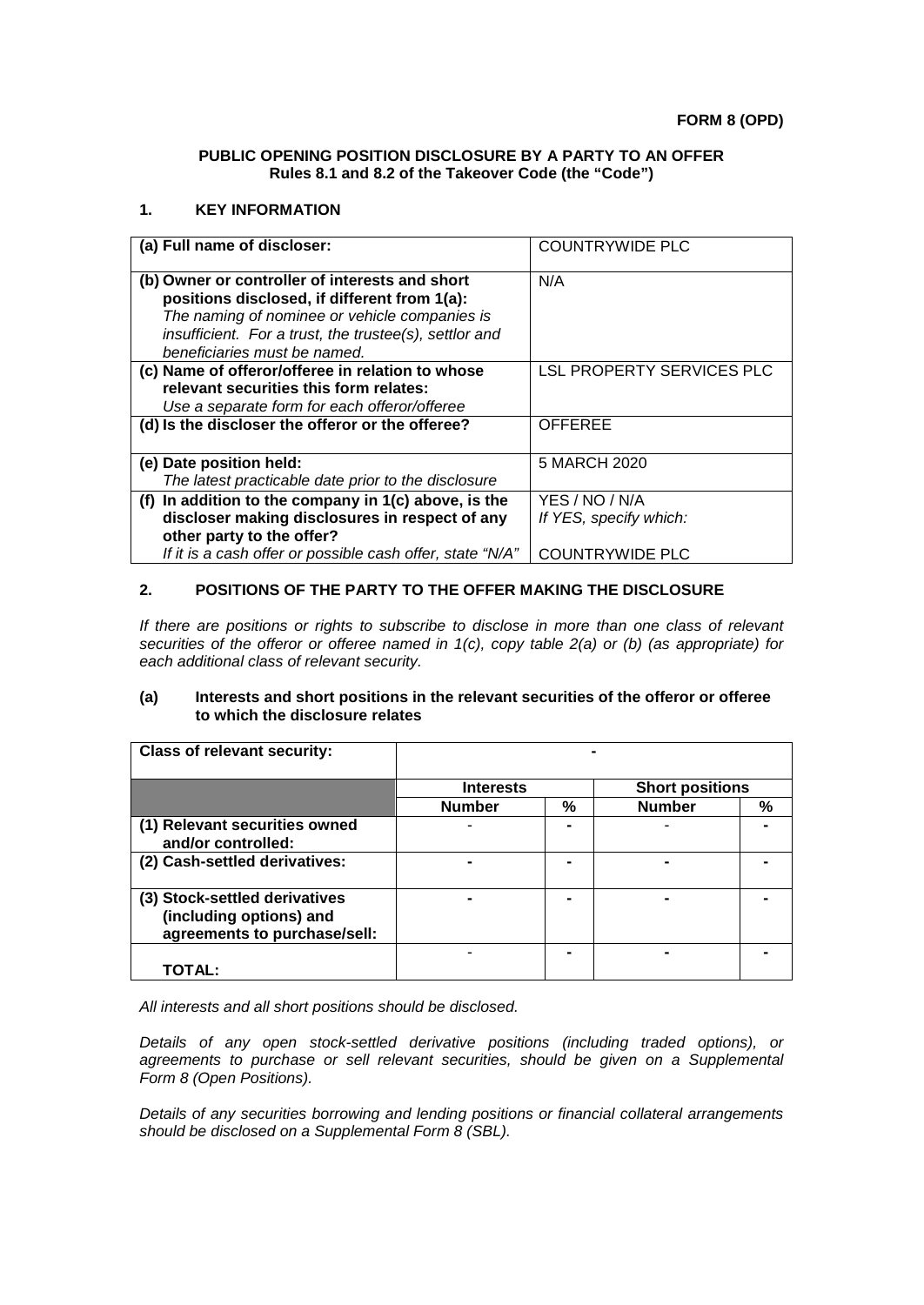### **(b) Rights to subscribe for new securities**

| Class of relevant security in relation to<br>which subscription right exists:  | ٠ |
|--------------------------------------------------------------------------------|---|
| Details, including nature of the rights<br>concerned and relevant percentages: | - |

### **3. POSITIONS OF PERSONS ACTING IN CONCERT WITH THE PARTY TO THE OFFER MAKING THE DISCLOSURE**

**Details of any interests, short positions and rights to subscribe (including directors' and other employee options) of any person acting in concert with the party to the offer making the disclosure:**

#### **a) Interests held by the directors of Countrywide plc and their close relatives and related trusts**

| <b>Name</b>        | Number of ordinary shares | Percentage of total issued<br>share capital (excluding share<br>options) (%) |
|--------------------|---------------------------|------------------------------------------------------------------------------|
| Lisa Charles-Jones | 187                       | $0.0002\%$                                                                   |

No interests, short positions or rights to subscribe are held by Countrywide plc's connected advisers Barclays Bank PLC and Jefferies International Limited outside of exempt principal trading accounts for the purposes of Rule 8 of the Code. No interests, short positions or rights to subscribe are held by Link Market Services Trustees (Nominees) Limited, in its capacity as trustee of the Countrywide plc Share Incentive Plan trust.

*Details of any open stock-settled derivative positions (including traded options), or agreements to purchase or sell relevant securities, should be given on a Supplemental Form 8 (Open Positions).*

*Details of any securities borrowing and lending positions or financial collateral arrangements should be disclosed on a Supplemental Form 8 (SBL).*

## **4. OTHER INFORMATION**

#### **(a) Indemnity and other dealing arrangements**

**Details of any indemnity or option arrangement, or any agreement or understanding, formal or informal, relating to relevant securities which may be an inducement to deal or refrain from dealing entered into by the party to the offer making the disclosure or any person acting in concert with it:**

*Irrevocable commitments and letters of intent should not be included. If there are no such agreements, arrangements or understandings, state "none"*

None

## **(b) Agreements, arrangements or understandings relating to options or derivatives**

**Details of any agreement, arrangement or understanding, formal or informal, between the party to the offer making the disclosure, or any person acting in concert with it, and any other person relating to:**

**(i) the voting rights of any relevant securities under any option; or** 

**(ii) the voting rights or future acquisition or disposal of any relevant securities to which any derivative is referenced:**

*If there are no such agreements, arrangements or understandings, state "none"*